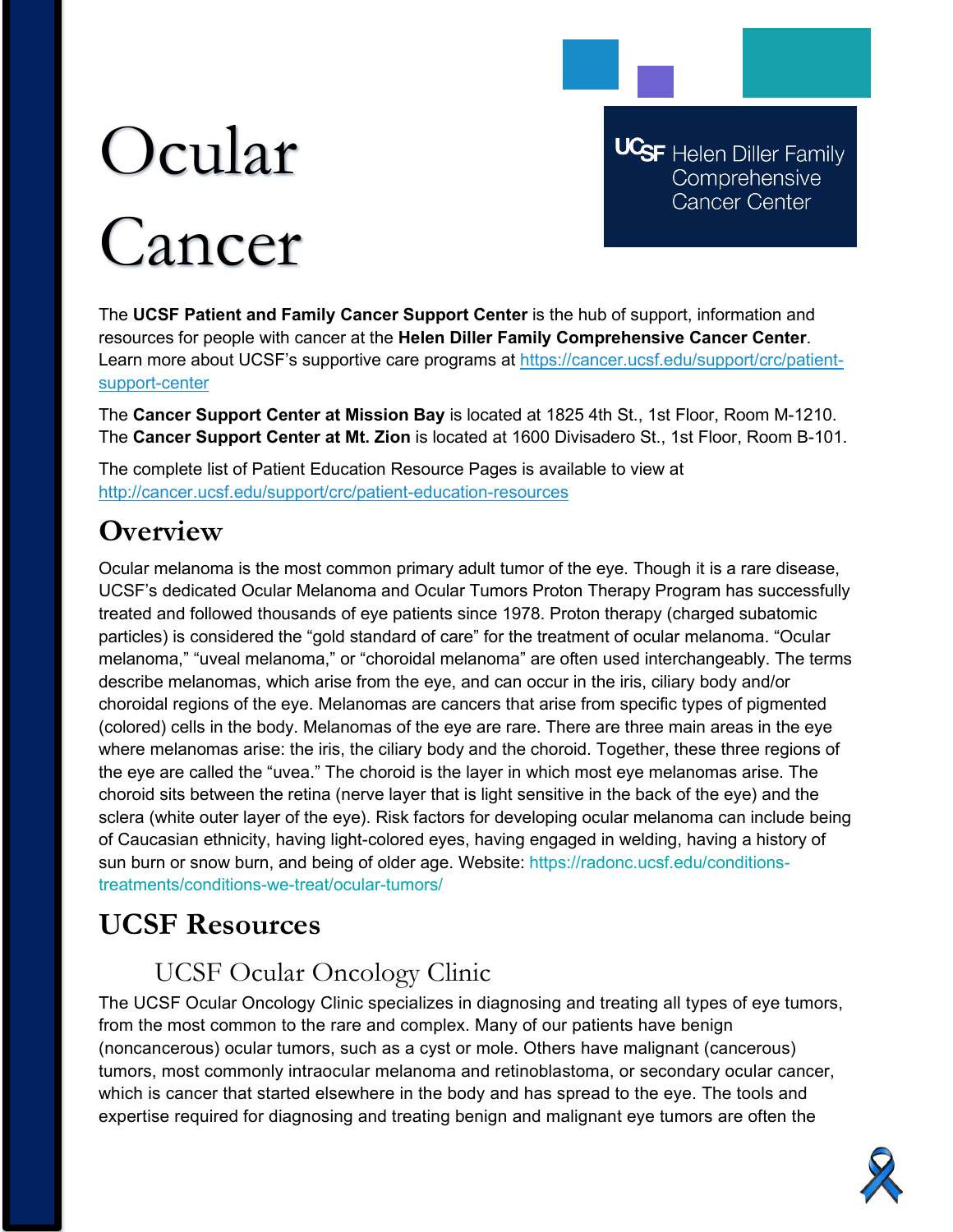same. Our team includes ocular oncologists, general oncologists, ophthalmologists, radiologists, geneticists and other specialists. We are one of the only centers on the West Coast offering proton beam radiotherapy, which is the gold standard treatment for intraocular melanomas. The UCSF Ocular Melanoma Proton Radiation Program is one of the longest-standing programs of its kind in the nation. Since 1978, we have treated more than 1,500 ocular melanoma patients with proton therapy. Our experts are also at the forefront of research on ocular melanoma and proton therapy. Website:<https://www.ucsfhealth.org/clinics/ocular-oncology-clinic> | Phone Number: (415) 353-2800

## Publications

American Cancer Society: What's New in Eye Cancer Research? Website: <https://www.cancer.org/cancer/eye-cancer/about/new-research.html>

Cancer Care: Publications about Eye Cancer Website: [https://www.cancercare.org/publications/tagged/eye\\_cancers](https://www.cancercare.org/publications/tagged/eye_cancers)

# **Organizations**

American Cancer Society (ACS) – Eye Cancer (Ocular Melanoma) At the American Cancer Society, we're on a mission to free the world from cancer. Until we do, we'll be funding and conducting research, sharing expert information, supporting patients, and spreading the word about prevention. All so you can live longer — and better. Website: <https://www.cancer.org/cancer/eye-cancer.html> | Phone Number: 800.227.2345

Cancer.Net – Eye Cancer This is Cancer.Net's Guide to Eye Cancer Website: [https://www.cancer.net/cancer-types/eye-cancerl](https://www.cancer.net/cancer-types/lung-cancer-non-small-cell)

Cancer.Net – Eyelid Cancer This is Cancer.Net's Guide to Eyelid Cancer Website:<https://www.cancer.net/cancer-types/eyelid-cancer>

Medline Plus: Eye Cancer MedlinePlus is a service of the National Library of Medicine (NLM), the world's largest medical library, which is part of the National Institutes of Health (NIH). Website: <https://medlineplus.gov/eyecancer.html>